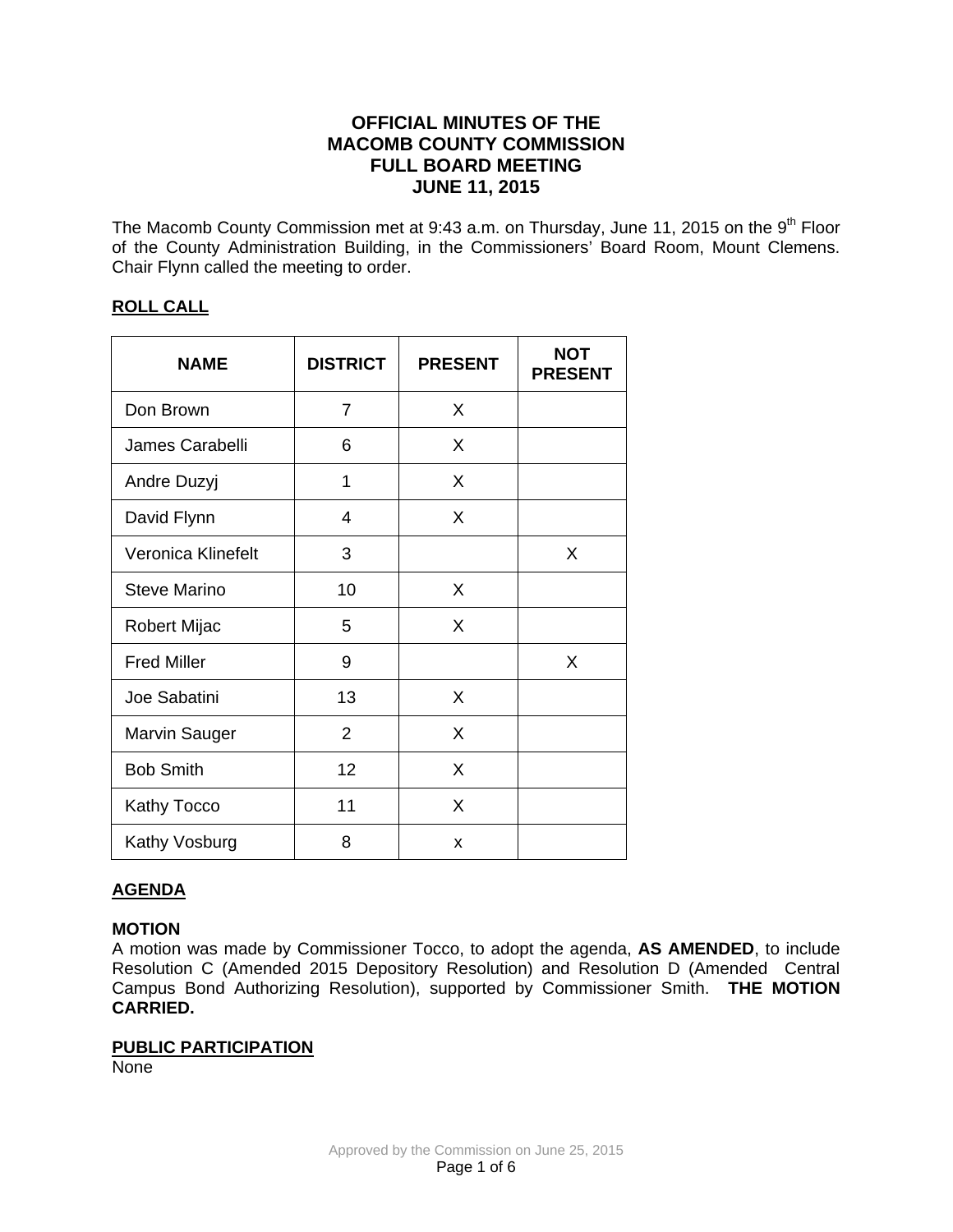### **CORRESPONDENCE FROM EXECUTIVE**

None

## **JUSTICE & PUBLIC SAFETY COMMITTEE MEETING – June 10, 2015**

The reading of the recommendations from the Justice & Public Safety Committee was waived and a motion was made by Vice-Chair Marino, supported by Commissioner Brown, to adopt the committee recommendations.

- **R15-126** Adopt the 2015-2020 Hazard Mitigation Plan as an official plan for Macomb County; further, a copy of this Board of Commissioners' action is directed to be delivered forthwith to the Office of the County Executive.
- **R15-127** Approve the rehiring of the following retired employees: Richard McLean, Magistrate, and Joseph Plawecki, Magistrate, to work for the 16<sup>th</sup> Judicial Circuit Court and the 42<sup>nd</sup> Judicial District Court, in a part-time capacity before having been separated from the Court's employment for one full year pursuant to the Home Rule Charter of Macomb County, Michigan, Section 10.6.2; further, a copy of this Board of Commissioners' action is directed to be delivered forthwith to the Office of the County Executive.

## **THE MOTION CARRIED.**

### **FINANCE COMMITTEE MEETING – June 11, 2015**

The reading of the recommendations from the Finance Committee was waived and a motion was made by Vice-Chair Brown, supported by Commissioner Carabelli, to adopt the committee recommendations.

- **R15-128** Approve the Macomb County Monumentation Agreement with Giffels Webster in the amount of \$38,485 for Remonumentation grant year 2015; further, a copy of this Board of Commissioners' action is directed to be delivered forthwith to the Office of the County Executive.
- **R15-129** Approve the Macomb County Monumentation Agreement with Great Lakes Geomatics, LLC in the amount of \$54,625 for Remonumentation grant year 2015; further, a copy of this Board of Commissioners' action is directed to be delivered forthwith to the Office of the County Executive.
- **R15-130** Approve the Macomb County Monumentation Agreement with Kennedy Surveying, Inc. in the amount of \$38,085 for Remonumentation grant year 2015; further, a copy of this Board of Commissioners' action is directed to be delivered forthwith to the Office of the County Executive.
- **R15-131** Approve the Macomb County Monumentation Agreement with Lehner Associates, Inc. in the amount of \$42,695 for Remonumentation grant year 2015; further, a copy of this Board of Commissioners' action is directed to be delivered forthwith to the Office of the County Executive.
- **R15-132** Approve the Macomb County Monumentation Agreement with Michigan Surveying, Inc. in the amount of \$37,395 for Remonumentation grant year 2015; further, a copy of this Board of Commissioners' action is directed to be delivered forthwith to the Office of the County Executive.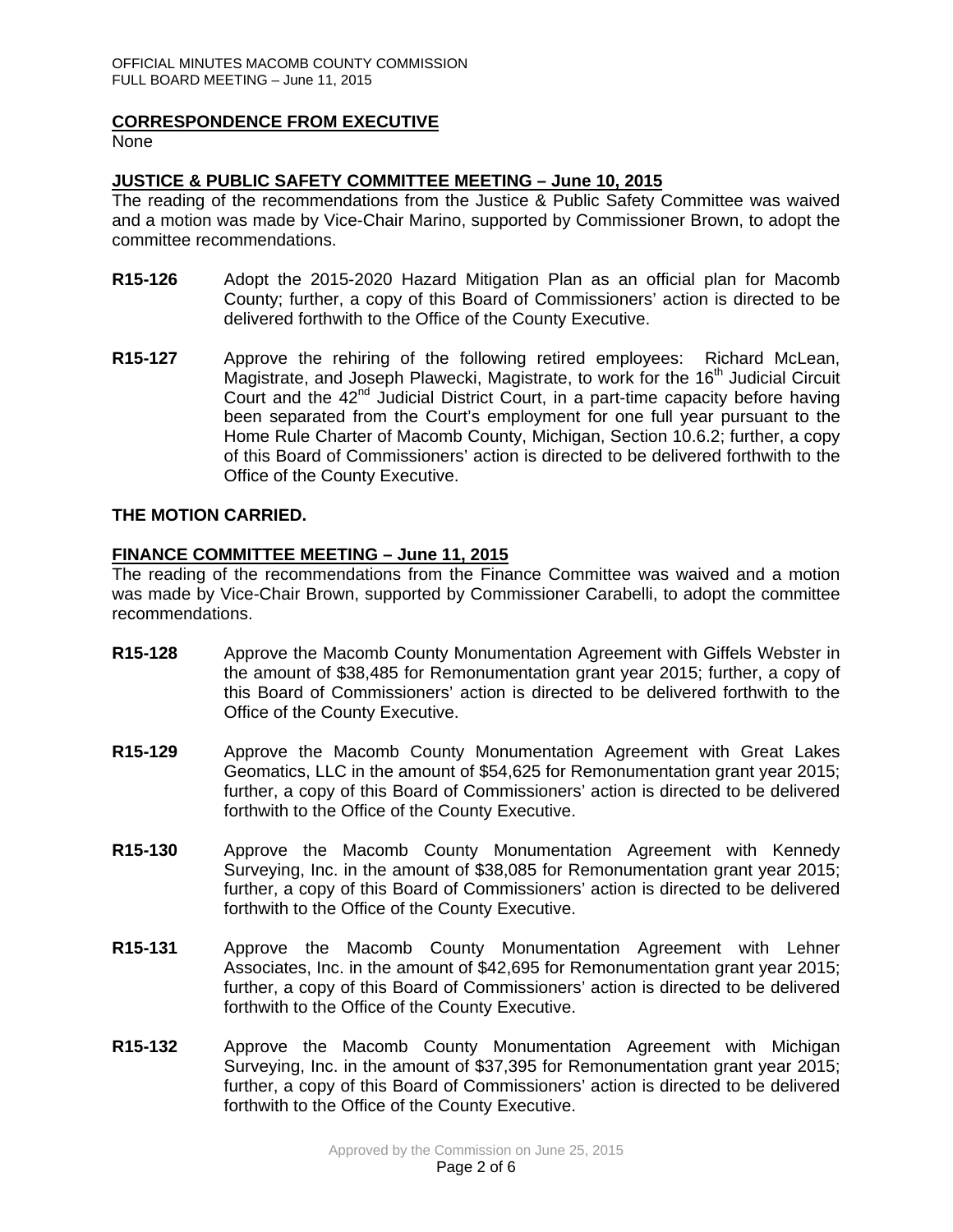- **R15-133** Approve the Macomb County Monumentation Agreement with Spalding DeDecker Associates, Inc. in the amount of \$40,385 for Remonumentation grant year 2015; further, a copy of this Board of Commissioners' action is directed to be delivered forthwith to the Office of the County Executive.
- **R15-134** Approve the 2015-2017 Freedom Hill County Park Use License which grants the event sponsor exclusive use of Freedom Hill Park grounds for the purpose of conducting family oriented, recreational, educational and cultural activities beneficial to the residents of and visitors to Macomb County. Such be limited to expressly identified dates not to exceed 18 days per year for years 2015, 2016 and 2017; further, a copy of this Board of Commissioners' action is directed to be delivered forthwith to the Office of the County Executive.
- **R15-135** Approve the award of bid and contract to pave Luchtman Road from 25 Mile to 26 Mile Road to JSS-Macomb, LLC in the amount of \$1,554,000; further, a copy of this Board of Commissioners' action is directed to be delivered forthwith to the Office of the County Executive.
- **R15-136** Approve the MDOT contract outlining cost and scope of work for the replacement of the East Archer Bridge in Harrison Township; further, a copy of this Board of Commissioners' action is directed to be delivered forthwith to the Office of the County Executive.
- **R15-137** Approve the MDOT contract outlining cost and scope of work for the reconstruction and widening of Metropolitan Parkway from Groesbeck to Gratiot; further, a copy of this Board of Commissioners' action is directed to be delivered forthwith to the Office of the County Executive.
- **R15-138** Approve the Human Resources and Labor Relations Department to extend the part-time temporary employment of Cynthia Hudson, Position Control Specialist (retired 02-27-15) in the Human Resources and Labor Relations Department, previously approved on February 12, 2015, for a period not to exceed an additional 60 hours; further, a copy of this Board of Commissioners' action is directed to be delivered forthwith to the Office of the County Executive.
- **R15-139** Approve ratification of a 2016 wage re-opener, as tentatively agreed to and ratified by the membership of the following bargaining groups: AFSCME Local 411, Macomb County Environmental Health Association, Teamsters Local 214 (Circuit Court/FOC), Teamsters Local 214 (Court Reporters), UAW 412, Unit 39 (General), UAW Local 412, Unit 46 (Assistant Prosecutors), UAW Local 412, Unit 49 (IT), UAW Local 412, Unit 75 (Supervisors), UAW Local 412, Unit 95 (Corporation Counsel), UAW Local 412, Unit 98 (Head Start Professionals) and UAW Local 889; further, a copy of this Board of Commissioners' action is directed to be delivered forthwith to the Office of the County Executive.

## **THE MOTION CARRIED.**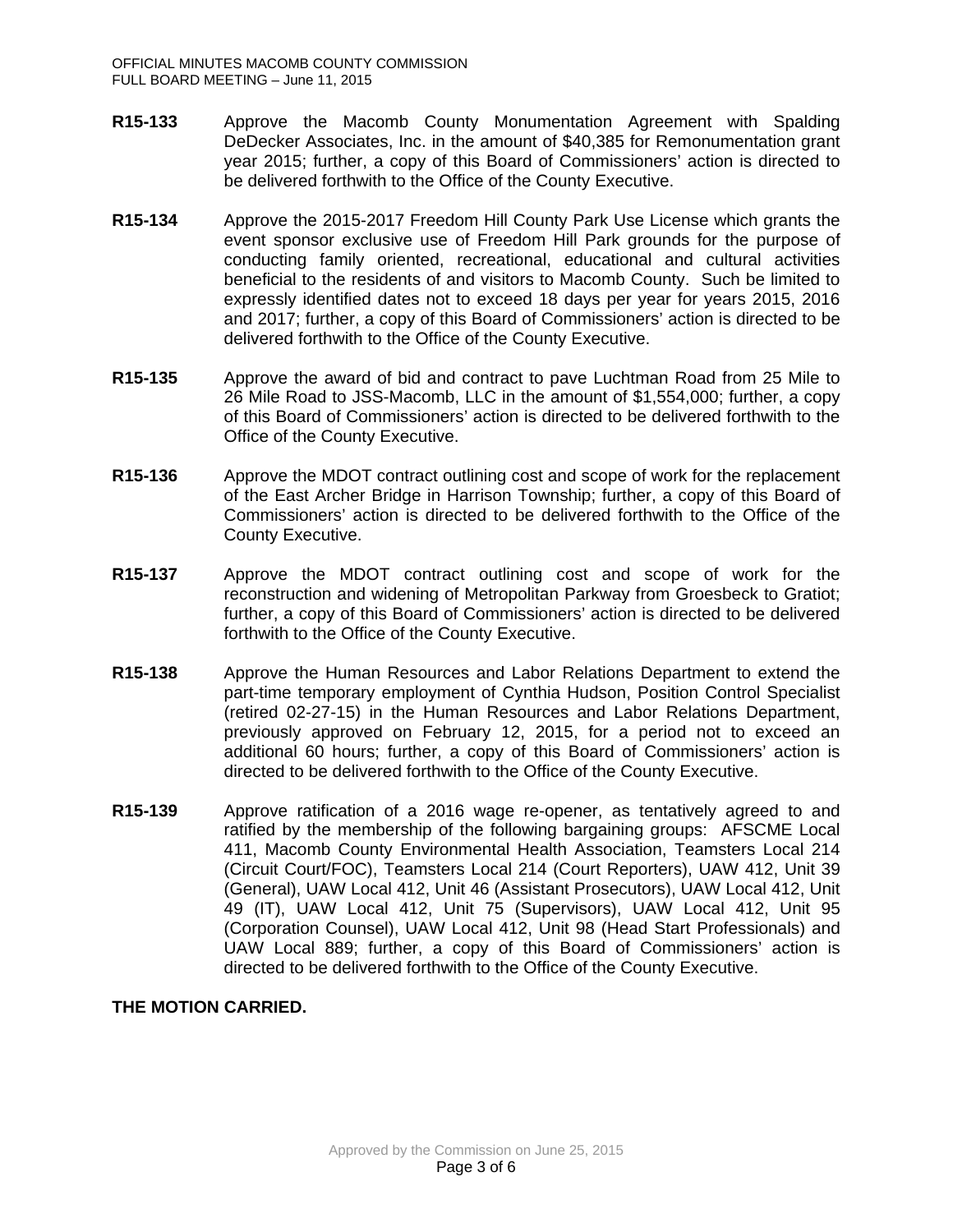### **RESOLUTIONS**

### **MOTION**

A motion was made by Commissioner Tocco, to adopt Resolution R15-140, supported by Commissioner Duzyj.

**R15-140** Providing the Local Communities of Macomb County a Model Humane Pet Acquisition Ordinance (offered by Miller and Tocco; recommended by Health and Human Services Committee on 06/10/15)

### **THE MOTION CARRIED.**

#### **MOTION**

A motion was made by Commissioner Duzyj, to adopt Resolution R15-141, supported by Commissioner Tocco.

**R15-141** Supporting the Older Americans Act Reauthorization Act of 2015 (S.192) to Reauthorize the Older Americans Act of 1965 (offered by Duzyj; recommended by Health and Human Services Committee on 06/10/15)

### **THE MOTION CARRIED.**

#### **MOTION**

A motion was made by Commissioner Carabelli, to adopt Resolution R15-142, supported by Commissioner Brown.

**R15-142** Adopt Amended 2015 Depository Resolution (offered by Board Chair on behalf of Board; recommended by Finance Committee on 06/11/15)

## **THE MOTION CARRIED.**

#### **MOTION**

A motion was made by Commissioner Brown, to adopt Resolution R15-143, supported by Commissioner Vosburg.

**R15-143** Adopt Amended Central Campus Bond Authorizing Resolution (offered by Board Chair on behalf of Board; recommended by Finance Committee on 06/11/15)

#### **THE MOTION CARRIED.**

### **PROCLAMATIONS**

#### **MOTION**

A motion was made by Commissioner Brown, to adopt Proclamation, supported by Commissioner Carabelli.

**R15-144** Commending Ryan Born – Eagle Scout (offered by Brown; recommended by Government Operations Committee on 06/09/15)

### **THE MOTION CARRIED.**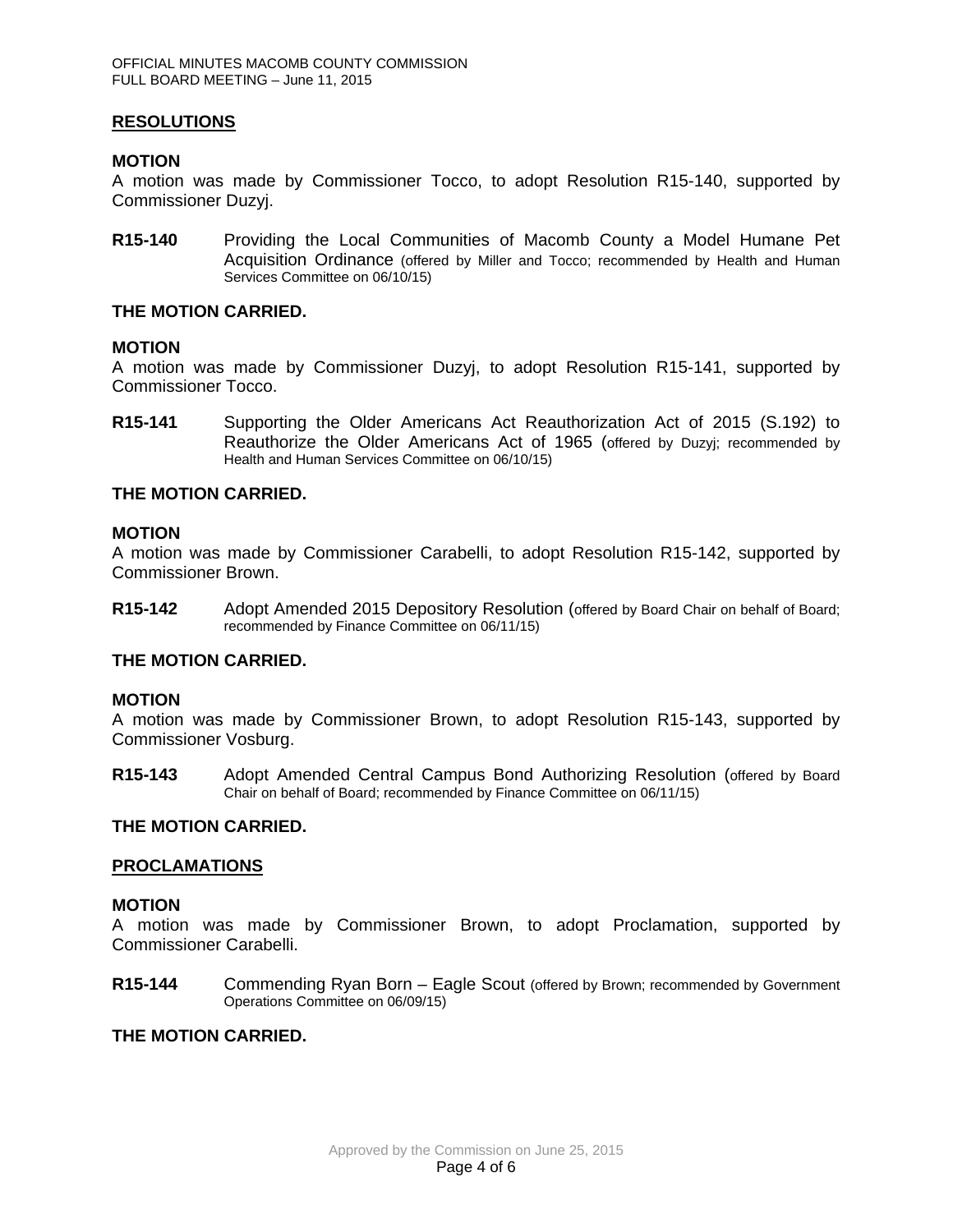### **APPROVE REQUEST FROM COMMISSIONER VOSBURG TO BE EXCUSED FROM ABSENCES FOR 06/09/15 GOVERNMENT OPERATIONS AND 06/10/15 HEALTH & HUMAN SERVICES AND JUSTICE & PUBLIC SAFETY COMMITTEE MEETINGS.**

### **MOTION**

**R15-145** A motion was made by Commissioner Duzyj, to authorize Commissioner Vosburg to be excused from absences (these will not count towards a reduction in pay) for committee meetings held on 06/09/15 (Government Operations) and 06/10/15 (Health & Human Services & Justice & Public Safety), supported by Commissioner Sauger.

## **THE MOTION CARRIED.**

### **NEW BUSINESS**

None

**PUBLIC PARTICIPATION**

None

## **ROLL CALL**

| <b>NAME</b>          | <b>DISTRICT</b> | <b>PRESENT</b> | <b>NOT</b><br><b>PRESENT</b> |
|----------------------|-----------------|----------------|------------------------------|
| Don Brown            | 7               | X              |                              |
| James Carabelli      | 6               | X              |                              |
| Andre Duzyj          | 1               | X              |                              |
| David Flynn          | 4               | X              |                              |
| Veronica Klinefelt   | 3               |                | X                            |
| Steve Marino         | 10              | X              |                              |
| Robert Mijac         | 5               | X              |                              |
| <b>Fred Miller</b>   | 9               |                | X                            |
| Joe Sabatini         | 13              | X              |                              |
| <b>Marvin Sauger</b> | $\overline{2}$  | X              |                              |
| <b>Bob Smith</b>     | 12              | X              |                              |
| Kathy Tocco          | 11              | X              |                              |
| Kathy Vosburg        | 8               | X              |                              |